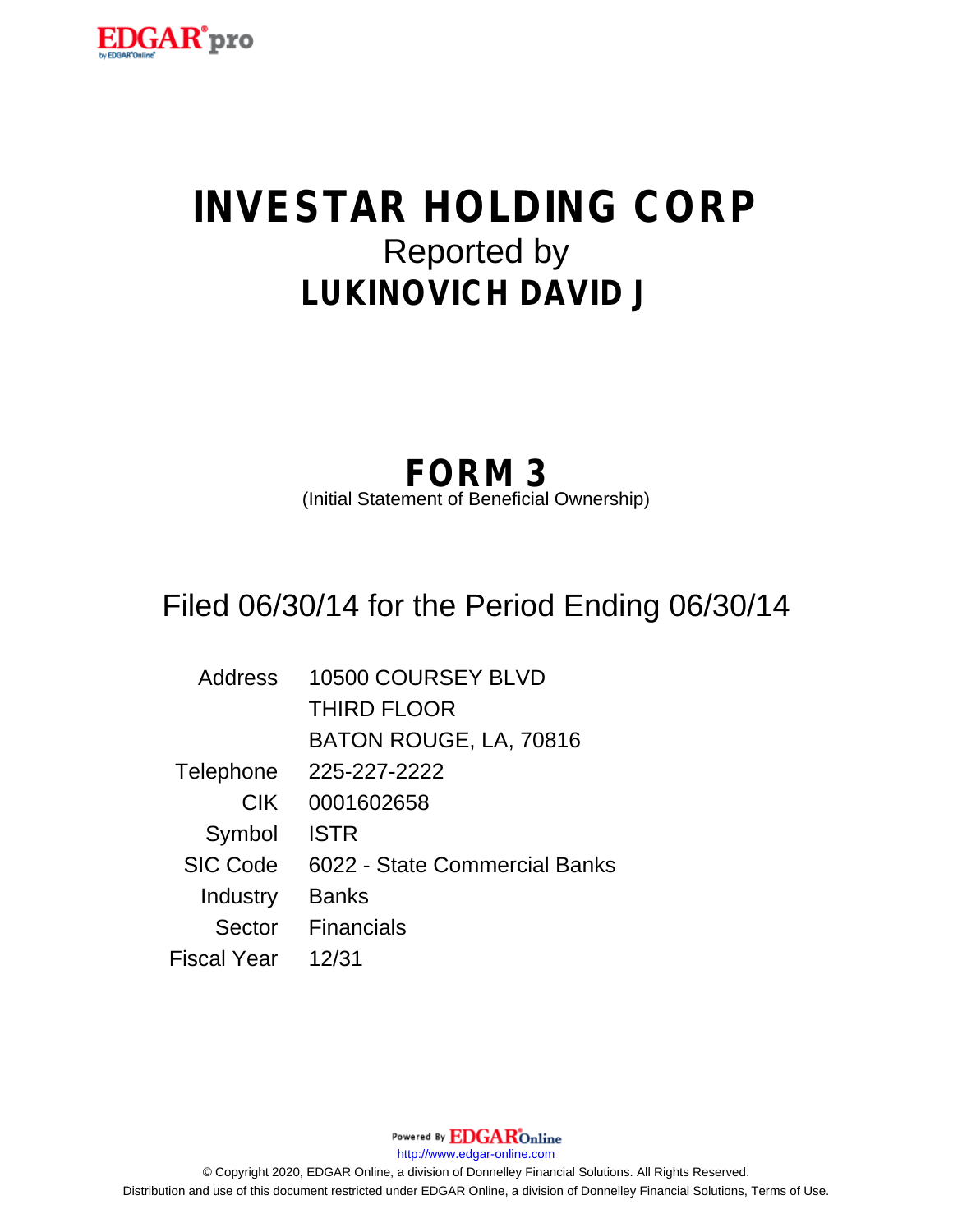

## **FORM 3**<br> **EXECURITIES SECURITIES AND EXCHANGE COMMISSION** OMB APPROVAL<br>
Mashington, D.C. 20549<br>
MB Number: 3235-0104<br>
Estimated average burden<br>
Estimated average burden **Washington, D.C. 20549**

OMB APPROVAL OMB Number: 3235-0104 Estimated average burden hours per response... 0.5

### **INITIAL STATEMENT OF BENEFICIAL OWNERSHIP OF SECURITIES**

 Filed pursuant to Section 16(a) of the Securities Exchange Act of 1934 or Section 30(h) of the Investment Company Act of 1940

| 1. Name and Address of Reporting Person <sup>*</sup> | 2. Date of Event Requiring<br>Statement (MM/DD/YYYY)                    | 3. Issuer Name and Ticker or Trading Symbol                                                                                                         |                                                            |                                            |  |  |  |
|------------------------------------------------------|-------------------------------------------------------------------------|-----------------------------------------------------------------------------------------------------------------------------------------------------|------------------------------------------------------------|--------------------------------------------|--|--|--|
| Lukinovich David J                                   | 6/30/2014                                                               |                                                                                                                                                     | <b>Investar Holding Corp [ISTR]</b>                        |                                            |  |  |  |
| (Middle)<br>(First)<br>(Last)                        | 4. Relationship of Reporting Person(s) to Issuer (Check all applicable) |                                                                                                                                                     |                                                            |                                            |  |  |  |
| <b>18128 GREEN LAKES COURT</b>                       | $X$ Director<br>Officer (give title below)                              | 10% Owner<br>Other (specify below)                                                                                                                  |                                                            |                                            |  |  |  |
| (Street)<br><b>BATON ROUGE, LA 70810</b>             | 5. If Amendment, Date<br>Original Filed (MM/DD/YYYY)                    | 6. Individual or Joint/Group Filing (Check Applicable Line)<br>X Form filed by One Reporting Person<br>Form filed by More than One Reporting Person |                                                            |                                            |  |  |  |
| (City)<br>(State)<br>(Zip)                           |                                                                         |                                                                                                                                                     |                                                            |                                            |  |  |  |
|                                                      | <b>Table I - Non-Derivative Securities Beneficially Owned</b>           |                                                                                                                                                     |                                                            |                                            |  |  |  |
| 1. Title of Security                                 | 2. Amount of Securities                                                 |                                                                                                                                                     | 3. Ownership                                               | 4. Nature of Indirect Beneficial Ownership |  |  |  |
| $($ Instr. 4 $)$                                     | <b>Beneficially Owned</b><br>$($ Instr. 4 $)$                           |                                                                                                                                                     | Form: Direct<br>(D) or Indirect<br>(I)<br>$($ Instr. 5 $)$ | $($ Instr. 5 $)$                           |  |  |  |

| <b>COMMON STOCK</b> $\frac{11}{2}$                                                                                 | 176   |                               |
|--------------------------------------------------------------------------------------------------------------------|-------|-------------------------------|
| <b>COMMON STOCK</b>                                                                                                | 11601 | <b>Solomon's Portico, LLC</b> |
| <b>COMMON STOCK</b> $(2)$                                                                                          | 180   | <b>By adult son</b>           |
| <b>COMMON STOCK</b>                                                                                                | 15297 | <b>By spouse</b>              |
| <b>COMMON STOCK</b>                                                                                                | 539   | By minor child                |
| Table II - Derivative Securities Beneficially Owned (e.g., puts, calls, warrants, options, convertible securities) |       |                               |

| 1. Title of Derivate Security<br>$($ Instr. 4 $)$ |                        | 2. Date Exercisable and<br><b>Expiration Date</b><br>(MM/DD/YYYY) |                    | 3. Title and Amount of<br>Securities Underlying<br>Derivative Security<br>$($ Instr. 4 $)$ |                                         | or Exercise<br>Price of<br>Derivative | Form of<br>Derivative<br>Security:                    | 4. Conversion 5. Ownership 6. Nature of Indirect<br>Beneficial Ownership<br>(Insert, 5) |
|---------------------------------------------------|------------------------|-------------------------------------------------------------------|--------------------|--------------------------------------------------------------------------------------------|-----------------------------------------|---------------------------------------|-------------------------------------------------------|-----------------------------------------------------------------------------------------|
|                                                   |                        | Date<br>Exercisable                                               | Expiration<br>Date | Title                                                                                      | Amount or<br>Number of<br><b>Shares</b> | Security                              | Direct $(D)$ or<br>Indirect $(I)$<br>$($ Instr. 5 $)$ |                                                                                         |
|                                                   | WARRANT <sup>(3)</sup> |                                                                   |                    | 11/15/2013   12/31/2014   COMMON  <br><b>STOCK</b>                                         | 935                                     | \$13.50                               | D                                                     |                                                                                         |
|                                                   | WARRANT <sup>(3)</sup> |                                                                   |                    | $11/15/2013$ $12/31/2014$ COMMON<br><b>STOCK</b>                                           | 765                                     | \$13.50                               |                                                       | <b>Solomon's Portico,</b><br>LLC                                                        |

### **Explanation of Responses:**

<span id="page-1-0"></span>**(1)** Compensatory restricted stock award, vests 8/20/2014.

<span id="page-1-1"></span>**(2)** Reporting person disclaims beneficial ownership and this report shall not be deemed an admission of ownership for any purpose.

**COMMON STOCK** 8421 D

<span id="page-1-2"></span>**(3)** Warrants may be exercised prior to expiration during an offering.

**Remarks:**  POWER OF ATTORNEY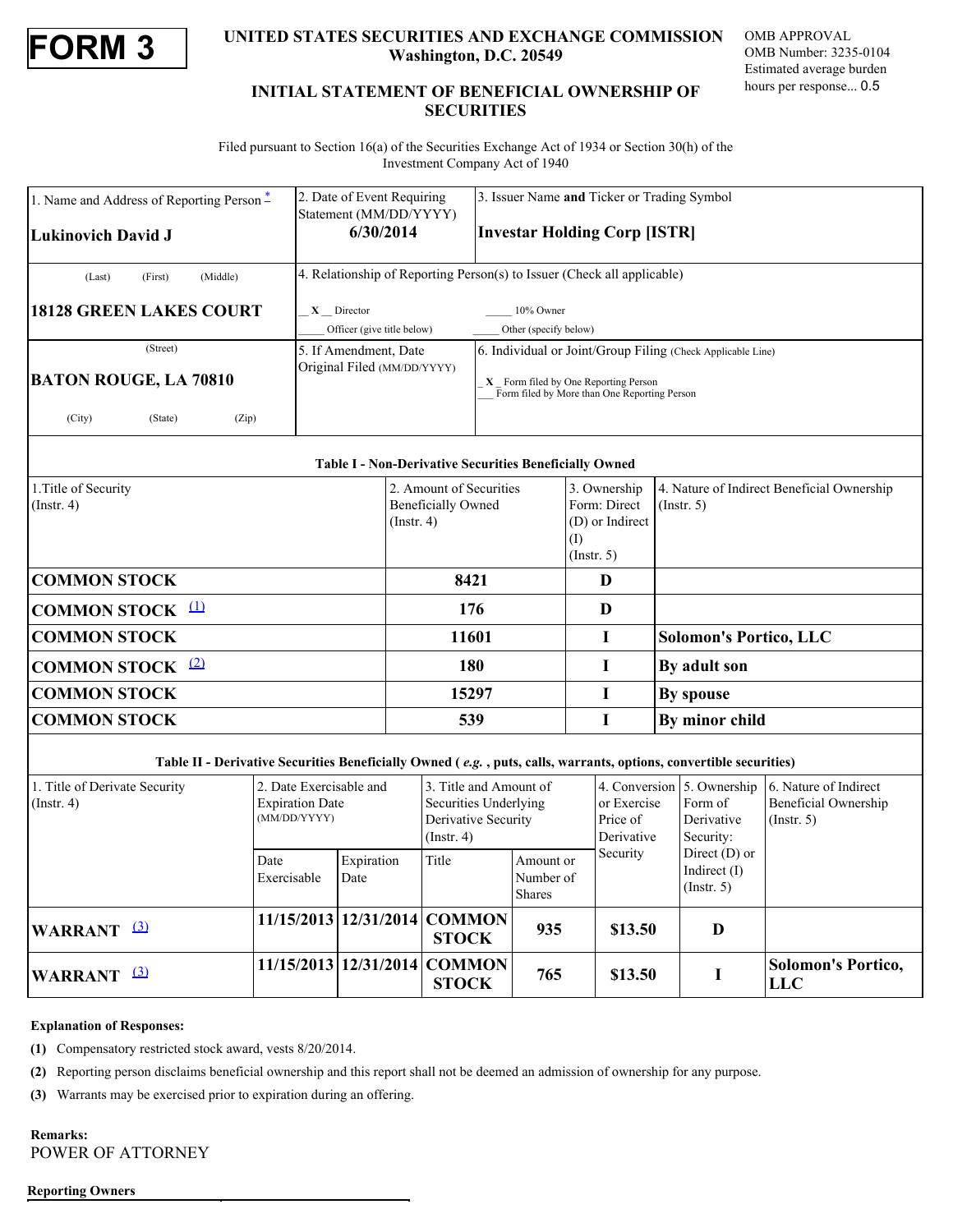| Reporting Owner Name / Address   | Relationships |                                  |  |  |
|----------------------------------|---------------|----------------------------------|--|--|
|                                  |               | Director 10% Owner Officer Other |  |  |
| Lukinovich David J               |               |                                  |  |  |
| <b>18128 GREEN LAKES COURT  </b> |               |                                  |  |  |
| <b>BATON ROUGE, LA 70810</b>     |               |                                  |  |  |

### **Signatures**

Reminder: Report on a separate line for each class of securities beneficially owned directly or indirectly.

<span id="page-2-0"></span>**\*** If the form is filed by more than one reporting person, *see* Instruction 5(b)(v).

<span id="page-2-1"></span>**\*\*** Intentional misstatements or omissions of facts constitute Federal Criminal Violations. *See* 18 U.S.C. 1001 and 15 U.S.C. 78ff(a).

Note: File three copies of this Form, one of which must be manually signed. If space is insufficient, *see* Instruction 6 for procedure.

Persons who respond to the collection of information contained in this form are not required to respond unless the form displays a currently valid OMB control number.